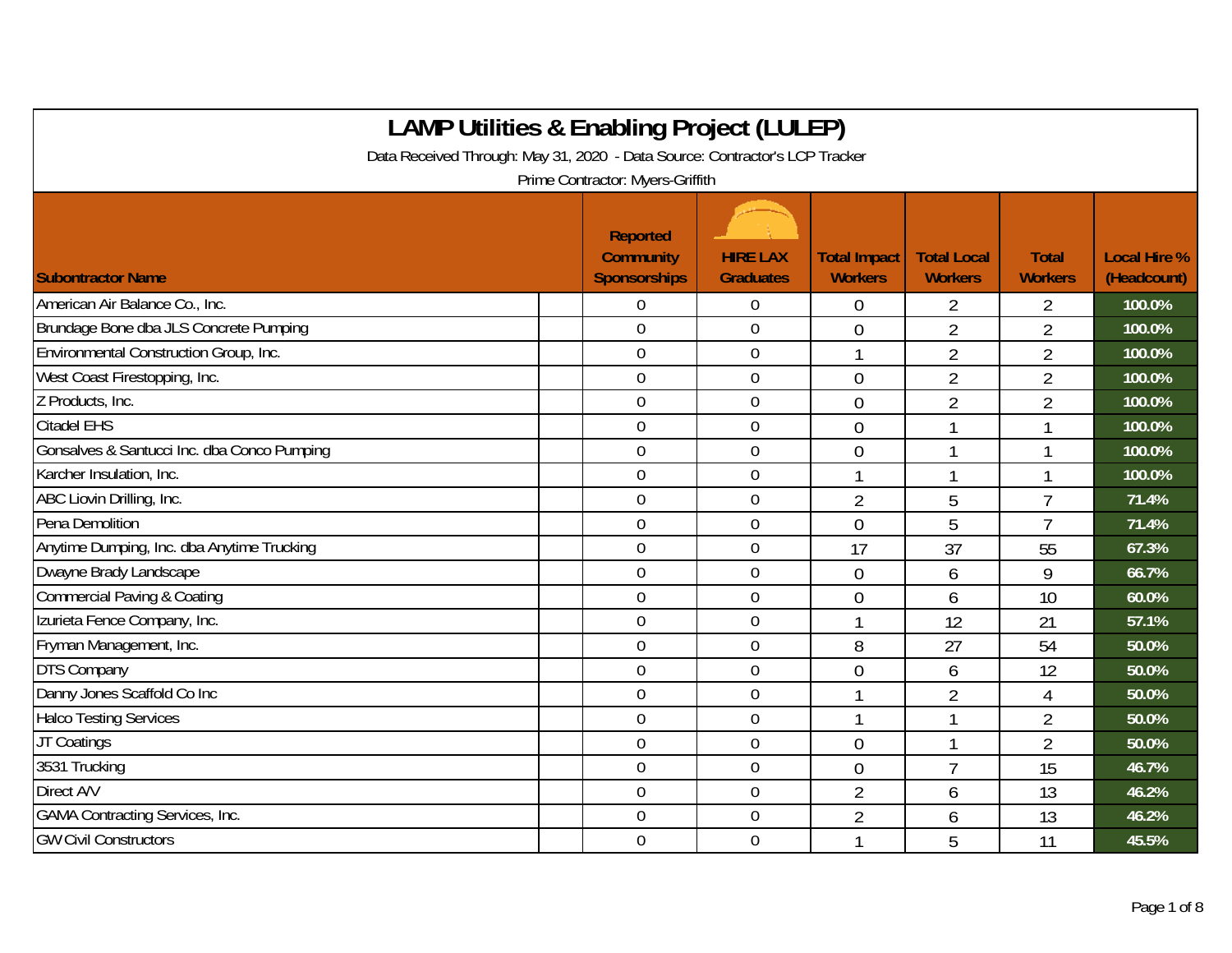| <b>LAMP Utilities &amp; Enabling Project (LULEP)</b><br>Data Received Through: May 31, 2020 - Data Source: Contractor's LCP Tracker |  |                                                            |                                     |                                       |                                      |                                |                                    |  |  |
|-------------------------------------------------------------------------------------------------------------------------------------|--|------------------------------------------------------------|-------------------------------------|---------------------------------------|--------------------------------------|--------------------------------|------------------------------------|--|--|
|                                                                                                                                     |  | Prime Contractor: Myers-Griffith                           |                                     |                                       |                                      |                                |                                    |  |  |
| <b>Subontractor Name</b>                                                                                                            |  | <b>Reported</b><br><b>Community</b><br><b>Sponsorships</b> | <b>HIRE LAX</b><br><b>Graduates</b> | <b>Total Impact</b><br><b>Workers</b> | <b>Total Local</b><br><b>Workers</b> | <b>Total</b><br><b>Workers</b> | <b>Local Hire %</b><br>(Headcount) |  |  |
| <b>T&amp;M Construction</b>                                                                                                         |  | 0                                                          | $\boldsymbol{0}$                    |                                       | 22                                   | 49                             | 44.9%                              |  |  |
| <b>Frey-Moss Structures INC</b>                                                                                                     |  | $\overline{0}$                                             | $\overline{0}$                      | 3                                     | 8                                    | 18                             | 44.4%                              |  |  |
| Cupertino Electric Inc.                                                                                                             |  | $\overline{0}$                                             | $\boldsymbol{0}$                    | $\overline{2}$                        | $\overline{7}$                       | 16                             | 43.8%                              |  |  |
| Miranda Logistics Enterprise                                                                                                        |  | $\mathbf 0$                                                | $\boldsymbol{0}$                    | 6                                     | 45                                   | 105                            | 42.9%                              |  |  |
| J.V Land Clearing Co., Inc.                                                                                                         |  | $\overline{0}$                                             | $\mathbf 0$                         |                                       | 6                                    | 14                             | 42.9%                              |  |  |
| <b>Axion Group</b>                                                                                                                  |  | $\mathbf 0$                                                | $\boldsymbol{0}$                    | $\overline{0}$                        | 3                                    | $\overline{7}$                 | 42.9%                              |  |  |
| Comet Electric, Inc.                                                                                                                |  | $\mathbf 0$                                                | $\mathbf 0$                         |                                       | 36                                   | 89                             | 40.4%                              |  |  |
| Alert Insulation Co., Inc.                                                                                                          |  | $\overline{0}$                                             | $\mathbf 0$                         | $\mathbf 0$                           | 4                                    | 10                             | 40.0%                              |  |  |
| Terra Pave, Inc.                                                                                                                    |  | $\overline{0}$                                             | $\boldsymbol{0}$                    |                                       | 4                                    | 10                             | 40.0%                              |  |  |
| Pan-Pacific Mechanical                                                                                                              |  | $\mathbf 0$                                                | $\mathbf 0$                         | $\overline{0}$                        | $\overline{2}$                       | 5                              | 40.0%                              |  |  |
| ISEC, Inc.                                                                                                                          |  | $\mathbf 0$                                                | $\mathbf 0$                         | $\overline{2}$                        | 17                                   | 43                             | 39.5%                              |  |  |
| Steve Bubalo Construction Co                                                                                                        |  | $\mathbf 0$                                                | $\mathbf 0$                         | 6                                     | 13                                   | 33                             | 39.4%                              |  |  |
| Wagner Engineering & Survey, Inc.                                                                                                   |  | $\overline{0}$                                             | $\mathbf 0$                         | $\overline{0}$                        | 9                                    | 23                             | 39.1%                              |  |  |
| GGG Demolition, Inc.                                                                                                                |  | $\overline{0}$                                             | $\overline{0}$                      |                                       | 14                                   | 36                             | 38.9%                              |  |  |
| 24 Hour Sweeping Inc A                                                                                                              |  | $\overline{0}$                                             | $\boldsymbol{0}$                    |                                       | 5                                    | 13                             | 38.5%                              |  |  |
| Birdi & Associates, Inc.                                                                                                            |  | $\overline{0}$                                             | $\mathbf 0$                         | $\overline{2}$                        | 5                                    | 13                             | 38.5%                              |  |  |
| Resource Environmental, Inc.                                                                                                        |  | $\mathbf 0$                                                | $\boldsymbol{0}$                    | $\overline{2}$                        | 18                                   | 47                             | 38.3%                              |  |  |
| B & D Equipment Rental, Inc.                                                                                                        |  | $\theta$                                                   | $\mathbf 0$                         | $\overline{0}$                        | 14                                   | 37                             | 37.8%                              |  |  |
| Building Electronic Controls, Inc.                                                                                                  |  | $\overline{0}$                                             | $\mathbf 0$                         | $\theta$                              | 3                                    | 8                              | 37.5%                              |  |  |
| Corradini Corp.                                                                                                                     |  | $\mathbf 0$                                                | $\boldsymbol{0}$                    |                                       | 4                                    | 11                             | 36.4%                              |  |  |
| Psomas                                                                                                                              |  | $\mathbf 0$                                                | $\mathbf 0$                         | $\overline{0}$                        | 4                                    | 11                             | 36.4%                              |  |  |
| <b>Griffith Company</b>                                                                                                             |  | $\overline{2}$                                             | $\mathbf{1}$                        | 14                                    | 64                                   | 180                            | 35.6%                              |  |  |
| <b>Red Hawk Services</b>                                                                                                            |  | $\mathbf 0$                                                | $\boldsymbol{0}$                    | 3                                     | 6                                    | 17                             | 35.3%                              |  |  |
| <b>Taft Electric Company</b>                                                                                                        |  | $\mathbf 0$                                                | $\mathbf 0$                         | 6                                     | 13                                   | 37                             | 35.1%                              |  |  |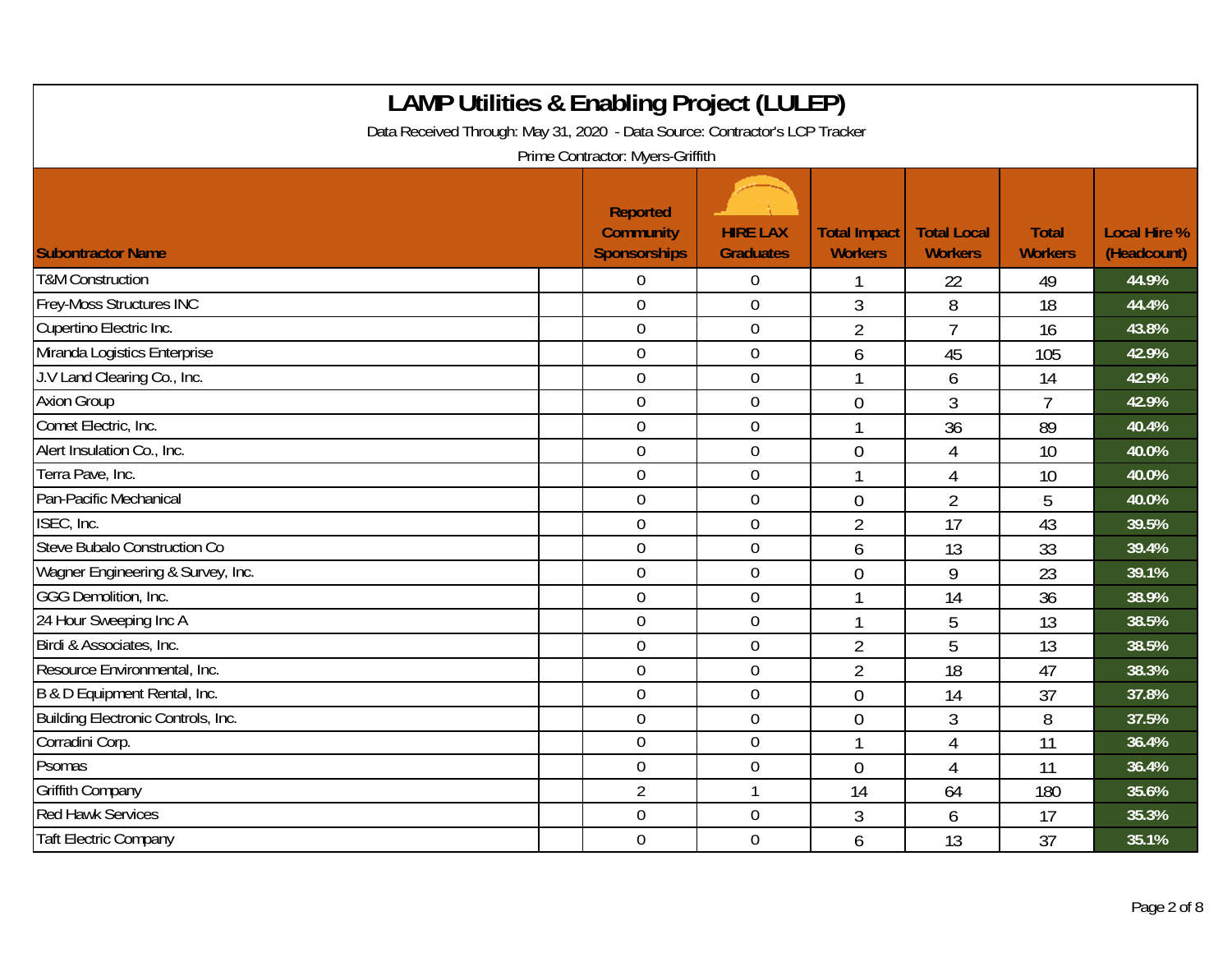| <b>LAMP Utilities &amp; Enabling Project (LULEP)</b><br>Data Received Through: May 31, 2020 - Data Source: Contractor's LCP Tracker<br>Prime Contractor: Myers-Griffith |                                                            |                                     |                                       |                                      |                                |                                    |  |  |  |
|-------------------------------------------------------------------------------------------------------------------------------------------------------------------------|------------------------------------------------------------|-------------------------------------|---------------------------------------|--------------------------------------|--------------------------------|------------------------------------|--|--|--|
| <b>Subontractor Name</b>                                                                                                                                                | <b>Reported</b><br><b>Community</b><br><b>Sponsorships</b> | <b>HIRE LAX</b><br><b>Graduates</b> | <b>Total Impact</b><br><b>Workers</b> | <b>Total Local</b><br><b>Workers</b> | <b>Total</b><br><b>Workers</b> | <b>Local Hire %</b><br>(Headcount) |  |  |  |
| Urrea & Sons Trucking                                                                                                                                                   | 0                                                          | $\theta$                            | $\theta$                              |                                      | 20                             | 35.0%                              |  |  |  |
| Myers & Sons Griffith, JV                                                                                                                                               | 3                                                          | $\overline{2}$                      | 10                                    | 59                                   | 177                            | 33.3%                              |  |  |  |
| Crown Fence Co                                                                                                                                                          | $\mathbf 0$                                                | $\overline{0}$                      | $\mathbf 1$                           | 16                                   | 48                             | 33.3%                              |  |  |  |
| Versatile Coatings Inc.                                                                                                                                                 | $\mathbf 0$                                                | $\overline{0}$                      | $\Omega$                              | 4                                    | 12                             | 33.3%                              |  |  |  |
| Global Modular Inc.                                                                                                                                                     | $\overline{0}$                                             | $\overline{0}$                      | $\overline{0}$                        | 3                                    | 9                              | 33.3%                              |  |  |  |
| A1 Management & Inspection, Inc.                                                                                                                                        | $\overline{0}$                                             | $\overline{0}$                      |                                       | $\overline{2}$                       | 6                              | 33.3%                              |  |  |  |
| Techniquex, Inc.                                                                                                                                                        | 0                                                          | $\overline{0}$                      | $\theta$                              | $\overline{2}$                       | 6                              | 33.3%                              |  |  |  |
| Inline Concrete Cutting & Coring                                                                                                                                        | 0                                                          | $\overline{0}$                      | $\overline{0}$                        | 1                                    | $\overline{3}$                 | 33.3%                              |  |  |  |
| Koppl Pipeline Services, Inc                                                                                                                                            | 0                                                          | $\overline{0}$                      | $\overline{0}$                        | 1                                    | 3                              | 33.3%                              |  |  |  |
| <b>Planet Green Environmental</b>                                                                                                                                       | $\overline{0}$                                             | $\overline{0}$                      | $\theta$                              | 1                                    | 3                              | 33.3%                              |  |  |  |
| Royal Electric Company                                                                                                                                                  | 0                                                          | $\overline{0}$                      | $\theta$                              | 1                                    | 3                              | 33.3%                              |  |  |  |
| Matrix Environmental, Inc.                                                                                                                                              | $\overline{0}$                                             | $\overline{0}$                      |                                       | 8                                    | 25                             | 32.0%                              |  |  |  |
| <b>Concrete Coring Company</b>                                                                                                                                          | $\mathbf 0$                                                | $\overline{0}$                      |                                       | 9                                    | 29                             | 31.0%                              |  |  |  |
| Myers & Sons Construction LP                                                                                                                                            | $\overline{0}$                                             | $\overline{0}$                      |                                       | 13                                   | 43                             | 30.2%                              |  |  |  |
| Twining, Inc                                                                                                                                                            | 0                                                          | $\boldsymbol{0}$                    | 1                                     | 9                                    | 30                             | 30.0%                              |  |  |  |
| <b>ABC Resources</b>                                                                                                                                                    | $\overline{0}$                                             | $\overline{0}$                      | 4                                     | 8                                    | 27                             | 29.6%                              |  |  |  |
| Fehoko Concrete Inc                                                                                                                                                     | $\overline{0}$                                             | $\mathbf 0$                         | $\overline{2}$                        | $\overline{7}$                       | 24                             | 29.2%                              |  |  |  |
| Blois Construction, Inc.                                                                                                                                                | 0                                                          | $\overline{0}$                      | 11                                    | 31                                   | 108                            | 28.7%                              |  |  |  |
| N-U Enterprise                                                                                                                                                          | $\mathbf 0$                                                | $\overline{0}$                      | $\mathbf 1$                           | 8                                    | 28                             | 28.6%                              |  |  |  |
| Anderson Charnesky Structural Steel, Inc.                                                                                                                               | $\overline{0}$                                             | $\overline{0}$                      | $\theta$                              | $\overline{2}$                       | $\overline{7}$                 | 28.6%                              |  |  |  |
| CMB Structures, Inc.                                                                                                                                                    | $\mathbf 0$                                                | $\boldsymbol{0}$                    | $\overline{0}$                        | $\overline{2}$                       | $\overline{7}$                 | 28.6%                              |  |  |  |
| <b>SC Building Materials</b>                                                                                                                                            | $\overline{0}$                                             | $\overline{0}$                      | $\mathbf 1$                           | $\overline{2}$                       | $\overline{7}$                 | 28.6%                              |  |  |  |
| <b>Wilson &amp; Hampton Painting Contractors</b>                                                                                                                        | 0                                                          | $\mathbf 0$                         |                                       | $\overline{2}$                       | $\overline{7}$                 | 28.6%                              |  |  |  |
| Rosendin Electric                                                                                                                                                       | 0                                                          | $\overline{0}$                      | 3                                     | 9                                    | 33                             | 27.3%                              |  |  |  |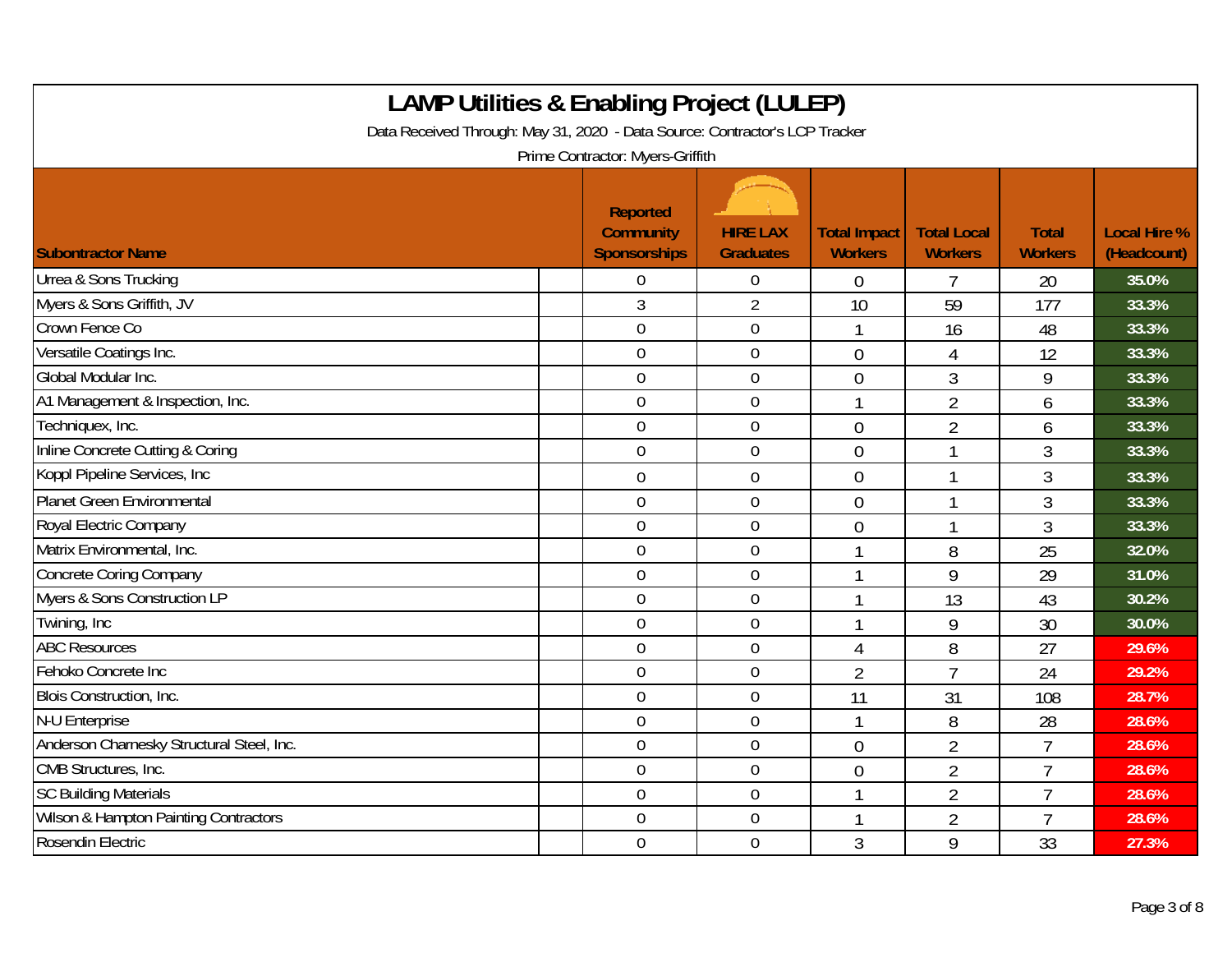| <b>LAMP Utilities &amp; Enabling Project (LULEP)</b><br>Data Received Through: May 31, 2020 - Data Source: Contractor's LCP Tracker<br>Prime Contractor: Myers-Griffith |                                              |                                     |                                       |                                      |                                |                                    |  |  |  |
|-------------------------------------------------------------------------------------------------------------------------------------------------------------------------|----------------------------------------------|-------------------------------------|---------------------------------------|--------------------------------------|--------------------------------|------------------------------------|--|--|--|
| <b>Subontractor Name</b>                                                                                                                                                | Reported<br><b>Community</b><br>Sponsorships | <b>HIRE LAX</b><br><b>Graduates</b> | <b>Total Impact</b><br><b>Workers</b> | <b>Total Local</b><br><b>Workers</b> | <b>Total</b><br><b>Workers</b> | <b>Local Hire %</b><br>(Headcount) |  |  |  |
| RMA Group, Inc.                                                                                                                                                         | $\Omega$                                     | $\overline{0}$                      | 4                                     | 6                                    | 22                             | 27.3%                              |  |  |  |
| Max Out Inc.                                                                                                                                                            | $\overline{0}$                               | $\overline{0}$                      | $\overline{4}$                        | 9                                    | 34                             | 26.5%                              |  |  |  |
| AMPCO Landscape, Inc.                                                                                                                                                   | $\mathbf 0$                                  | $\boldsymbol{0}$                    | $\overline{0}$                        | $\overline{2}$                       | 8                              | 25.0%                              |  |  |  |
| <b>DC Traffic Control</b>                                                                                                                                               | $\overline{0}$                               | $\mathbf 0$                         | $\theta$                              | $\overline{2}$                       | 8                              | 25.0%                              |  |  |  |
| Mike Hixson Backhoe Service, Inc.                                                                                                                                       | $\overline{0}$                               | $\mathbf 0$                         | $\overline{0}$                        | $\overline{2}$                       | 8                              | 25.0%                              |  |  |  |
| Superior Pavement Markings, Inc.                                                                                                                                        | $\overline{0}$                               | $\boldsymbol{0}$                    | $\overline{2}$                        | $\overline{2}$                       | 8                              | 25.0%                              |  |  |  |
| D.C. Drilling Inc                                                                                                                                                       | $\overline{0}$                               | $\mathbf 0$                         | $\overline{0}$                        | $\mathbf 1$                          | 4                              | 25.0%                              |  |  |  |
| DFS Flooring Inc.                                                                                                                                                       | $\overline{0}$                               | $\mathbf 0$                         |                                       |                                      | 4                              | 25.0%                              |  |  |  |
| So-Cal Insulation, Inc.                                                                                                                                                 | $\mathbf 0$                                  | $\mathbf 0$                         | 1                                     | 1                                    | 4                              | 25.0%                              |  |  |  |
| <b>LNA Concrete Structures, Inc.</b>                                                                                                                                    | $\mathbf 0$                                  | $\mathbf 0$                         | $\mathbf{1}$                          | 9                                    | 37                             | 24.3%                              |  |  |  |
| Meadows Sheet Metal & Air Conditioning, Inc                                                                                                                             | $\overline{0}$                               | $\mathbf 0$                         | $\overline{2}$                        | 10                                   | 45                             | 22.2%                              |  |  |  |
| Giroux Glass, Inc.                                                                                                                                                      | $\overline{0}$                               | $\mathbf 0$                         | $\overline{0}$                        | $\overline{2}$                       | 9                              | 22.2%                              |  |  |  |
| Cosco Fire Protection, Inc.                                                                                                                                             | $\overline{0}$                               | $\overline{0}$                      | $\mathbf{0}$                          | 5                                    | 23                             | 21.7%                              |  |  |  |
| Sterndahl Enterprises, Inc.                                                                                                                                             | $\mathbf 0$                                  | $\mathbf 0$                         | $\overline{2}$                        | 6                                    | 28                             | 21.4%                              |  |  |  |
| Bali Construction, Inc.                                                                                                                                                 | $\mathbf 0$                                  | $\boldsymbol{0}$                    | $\mathfrak{Z}$                        | 14                                   | 68                             | 20.6%                              |  |  |  |
| Absolute Abatement & Demolition                                                                                                                                         | $\mathbf 0$                                  | $\mathbf 0$                         | $\mathbf 0$                           | $\mathbf 1$                          | 5                              | 20.0%                              |  |  |  |
| <b>Century Sweeping</b>                                                                                                                                                 | $\mathbf 0$                                  | $\mathbf 0$                         | $\overline{0}$                        |                                      | 5                              | 20.0%                              |  |  |  |
| Pacific Waterproofing & Restoration, Inc.                                                                                                                               | $\mathbf 0$                                  | $\mathbf 0$                         | $\overline{0}$                        |                                      | 5                              | 20.0%                              |  |  |  |
| Penhall Co                                                                                                                                                              | $\mathbf 0$                                  | $\mathbf 0$                         | $\overline{0}$                        |                                      | 5                              | 20.0%                              |  |  |  |
| Michels Pipeline Construction; a div. of Michels Corporation                                                                                                            | $\overline{0}$                               | $\boldsymbol{0}$                    | $\mathfrak{Z}$                        | 13                                   | 74                             | 17.6%                              |  |  |  |
| <b>Sully-Miller Contracting Company</b>                                                                                                                                 | $\mathbf 0$                                  | $\boldsymbol{0}$                    | $\overline{0}$                        | 10                                   | 58                             | 17.2%                              |  |  |  |
| <b>Chief Engineering</b>                                                                                                                                                | $\mathbf 0$                                  | $\mathbf 0$                         | $\mathfrak{Z}$                        | 15                                   | 90                             | 16.7%                              |  |  |  |
| Southcoast Acoustical Interiors, Inc.                                                                                                                                   | $\overline{0}$                               | $\mathbf 0$                         | $\theta$                              | 3                                    | 18                             | 16.7%                              |  |  |  |
| Crosstown Electrical & Data, Inc.                                                                                                                                       | $\mathbf 0$                                  | $\mathbf 0$                         | $\overline{0}$                        | $\overline{2}$                       | 12                             | 16.7%                              |  |  |  |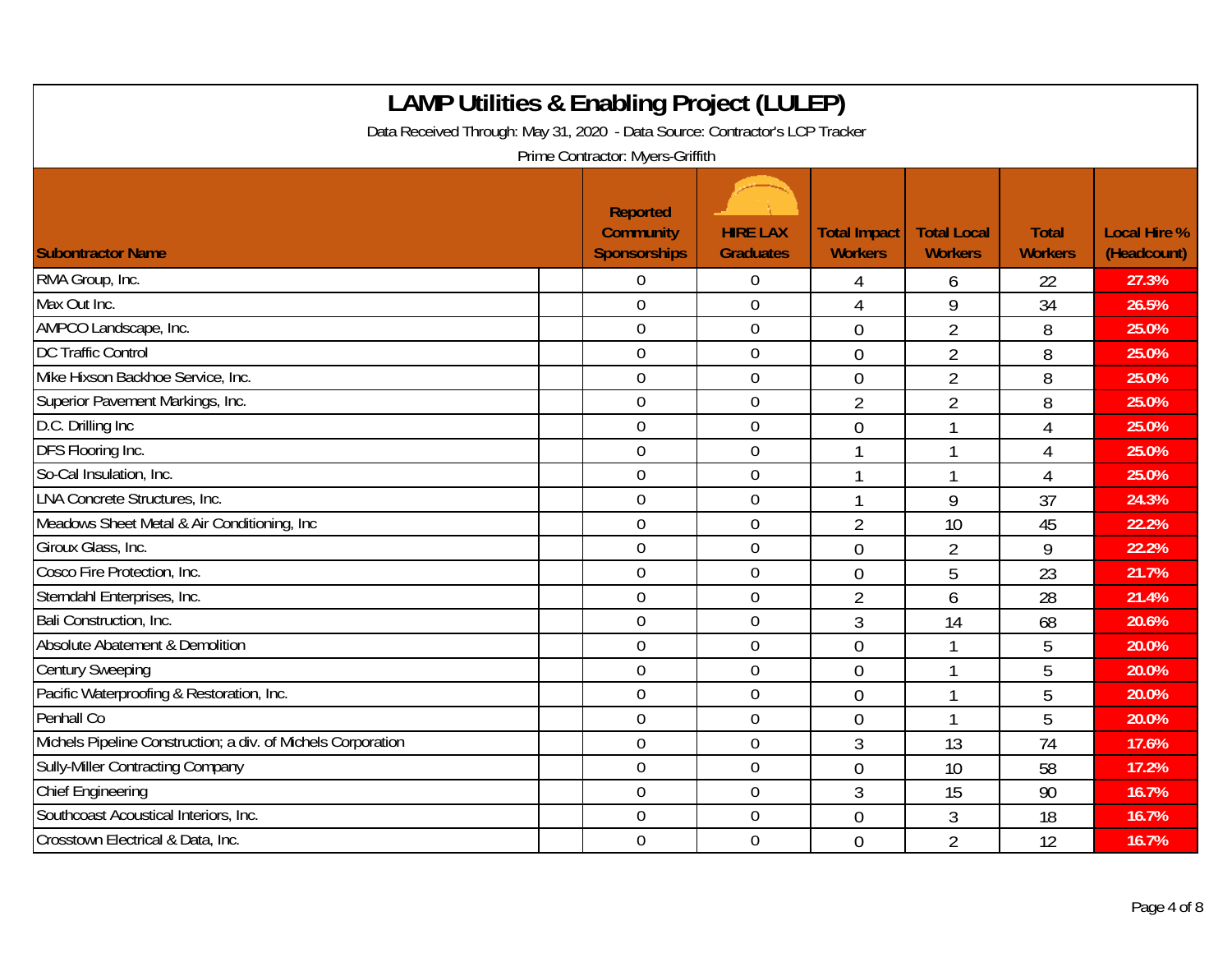| <b>LAMP Utilities &amp; Enabling Project (LULEP)</b><br>Data Received Through: May 31, 2020 - Data Source: Contractor's LCP Tracker<br>Prime Contractor: Myers-Griffith |                                                     |                                     |                                       |                                      |                                |                                    |  |  |  |
|-------------------------------------------------------------------------------------------------------------------------------------------------------------------------|-----------------------------------------------------|-------------------------------------|---------------------------------------|--------------------------------------|--------------------------------|------------------------------------|--|--|--|
| <b>Subontractor Name</b>                                                                                                                                                | Reported<br><b>Community</b><br><b>Sponsorships</b> | <b>HIRE LAX</b><br><b>Graduates</b> | <b>Total Impact</b><br><b>Workers</b> | <b>Total Local</b><br><b>Workers</b> | <b>Total</b><br><b>Workers</b> | <b>Local Hire %</b><br>(Headcount) |  |  |  |
| Kato Landscape, Inc.                                                                                                                                                    | $\Omega$                                            | $\mathbf 0$                         | 1                                     | 2                                    | 12                             | 16.7%                              |  |  |  |
| <b>Granstrom Masonry Inc</b>                                                                                                                                            | $\overline{0}$                                      | $\mathbf 0$                         | $\overline{0}$                        |                                      | 6                              | 16.7%                              |  |  |  |
| Util-Locate                                                                                                                                                             | $\mathbf 0$                                         | $\boldsymbol{0}$                    | $\mathbf{1}$                          | 1                                    | 6                              | 16.7%                              |  |  |  |
| Vertical Acess, Inc.                                                                                                                                                    | $\mathbf 0$                                         | $\boldsymbol{0}$                    | $\overline{0}$                        | $\mathbf 1$                          | 6                              | 16.7%                              |  |  |  |
| Nor Cal Pipeline Services                                                                                                                                               | $\overline{0}$                                      | $\mathbf 0$                         | 1                                     | $\overline{7}$                       | 43                             | 16.3%                              |  |  |  |
| BC Rentals, Inc. dba BC Traffic Specialist                                                                                                                              | $\mathbf 0$                                         | $\mathbf 0$                         | $\overline{0}$                        | 3                                    | 20                             | 15.0%                              |  |  |  |
| <b>DRS Rebar Inc</b>                                                                                                                                                    | $\mathbf 0$                                         | $\mathbf 0$                         | $\overline{0}$                        |                                      | $\overline{7}$                 | 14.3%                              |  |  |  |
| Nolds Equipment                                                                                                                                                         | $\mathbf 0$                                         | $\mathbf 0$                         |                                       |                                      | $\overline{7}$                 | 14.3%                              |  |  |  |
| Zefiro Corporation                                                                                                                                                      | $\mathbf 0$                                         | $\mathbf 0$                         | $\mathbf{1}$                          | 6                                    | 44                             | 13.6%                              |  |  |  |
| G. O. Rodriguez Trucking, Inc.                                                                                                                                          | $\mathbf 0$                                         | $\mathbf 0$                         | $\mathbf 1$                           | $\overline{7}$                       | 55                             | 12.7%                              |  |  |  |
| All American Asphalt                                                                                                                                                    | $\overline{0}$                                      | $\mathbf 0$                         | 6                                     | 28                                   | 221                            | 12.7%                              |  |  |  |
| 2R Drilling, Inc.                                                                                                                                                       | $\overline{0}$                                      | $\boldsymbol{0}$                    |                                       |                                      | 8                              | 12.5%                              |  |  |  |
| Traffic Management Inc.                                                                                                                                                 | $\mathbf 0$                                         | $\mathbf 0$                         | $\overline{0}$                        |                                      | 8                              | 12.5%                              |  |  |  |
| Upland Contracting, Inc.                                                                                                                                                | $\overline{0}$                                      | $\mathbf 0$                         | $\overline{0}$                        |                                      | 8                              | 12.5%                              |  |  |  |
| G&F Concrete Cutting, Inc.                                                                                                                                              | $\mathbf 0$                                         | $\mathbf 0$                         | $\overline{0}$                        | $\overline{2}$                       | 18                             | 11.1%                              |  |  |  |
| R.J. Lalonde, Inc.                                                                                                                                                      | $\boldsymbol{0}$                                    | $\boldsymbol{0}$                    | 1                                     |                                      | 9                              | 11.1%                              |  |  |  |
| Smithson Electric, Inc.                                                                                                                                                 | $\overline{0}$                                      | $\mathbf 0$                         | $\theta$                              |                                      | 9                              | 11.1%                              |  |  |  |
| Ferreira Construction Co, Inc.                                                                                                                                          | $\overline{0}$                                      | $\mathbf 0$                         |                                       | 5                                    | 46                             | 10.9%                              |  |  |  |
| Badger Daylighting Corp.                                                                                                                                                | $\mathbf 0$                                         | $\mathbf 0$                         | $\mathbf 1$                           | 3                                    | 28                             | 10.7%                              |  |  |  |
| Los Angeles Signal Construction, Inc.                                                                                                                                   | $\mathbf 0$                                         | $\mathbf 0$                         | $\theta$                              |                                      | 11                             | 9.1%                               |  |  |  |
| Pavement Coatings, Inc.                                                                                                                                                 | $\mathbf 0$                                         | $\mathbf 0$                         | $\mathbf{0}$                          |                                      | 11                             | 9.1%                               |  |  |  |
| Cindy Trump, Inc., DBA Lindys Cold Planing                                                                                                                              | $\boldsymbol{0}$                                    | $\boldsymbol{0}$                    | $\mathbf 0$                           | 1                                    | 13                             | 7.7%                               |  |  |  |
| Crane Rental Service, Inc.                                                                                                                                              | $\overline{0}$                                      | $\mathbf 0$                         | $\mathbf{1}$                          | 1                                    | 14                             | 7.1%                               |  |  |  |
| PCI                                                                                                                                                                     | $\overline{0}$                                      | $\mathbf 0$                         | $\overline{0}$                        | $\overline{0}$                       | 22                             | 0.0%                               |  |  |  |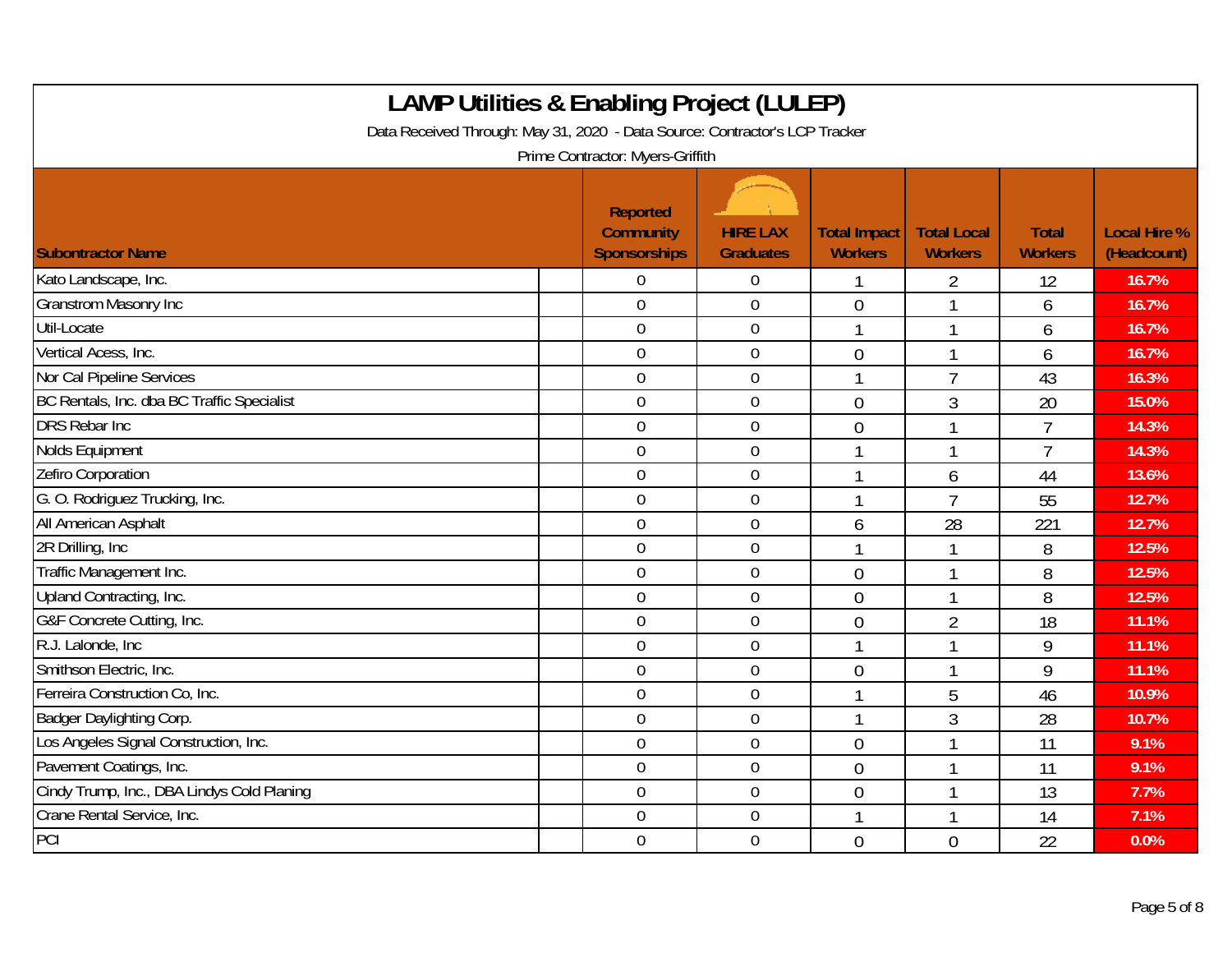| <b>LAMP Utilities &amp; Enabling Project (LULEP)</b><br>Data Received Through: May 31, 2020 - Data Source: Contractor's LCP Tracker<br>Prime Contractor: Myers-Griffith |  |                                                     |                                     |                                       |                                      |                                |                                    |  |  |
|-------------------------------------------------------------------------------------------------------------------------------------------------------------------------|--|-----------------------------------------------------|-------------------------------------|---------------------------------------|--------------------------------------|--------------------------------|------------------------------------|--|--|
| <b>Subontractor Name</b>                                                                                                                                                |  | Reported<br><b>Community</b><br><b>Sponsorships</b> | <b>HIRE LAX</b><br><b>Graduates</b> | <b>Total Impact</b><br><b>Workers</b> | <b>Total Local</b><br><b>Workers</b> | <b>Total</b><br><b>Workers</b> | <b>Local Hire %</b><br>(Headcount) |  |  |
| Pavement Recycling Systems                                                                                                                                              |  | $\overline{0}$                                      | $\overline{0}$                      | $\boldsymbol{0}$                      | 0                                    | 15                             | 0.0%                               |  |  |
| Newman Backhoe Service, Inc.                                                                                                                                            |  | $\mathbf 0$                                         | $\mathbf 0$                         | $\overline{0}$                        | $\overline{0}$                       | 14                             | 0.0%                               |  |  |
| Torrent Resources CA, Inc.                                                                                                                                              |  | $\mathbf 0$                                         | $\boldsymbol{0}$                    | $\overline{0}$                        | $\overline{0}$                       | 13                             | 0.0%                               |  |  |
| C Below Inc                                                                                                                                                             |  | $\mathbf 0$                                         | $\mathbf 0$                         | $\overline{0}$                        | $\overline{0}$                       | 12                             | 0.0%                               |  |  |
| Telfer Pavement Technologies, LLC                                                                                                                                       |  | $\overline{0}$                                      | $\mathbf 0$                         | $\overline{0}$                        | $\overline{0}$                       | 10                             | 0.0%                               |  |  |
| Ayala Boring Inc                                                                                                                                                        |  | $\mathbf 0$                                         | $\mathbf 0$                         | $\Omega$                              | $\overline{0}$                       | 9                              | 0.0%                               |  |  |
| Cornerstone Demolition Corp.                                                                                                                                            |  | $\overline{0}$                                      | $\overline{0}$                      | $\overline{0}$                        | $\overline{0}$                       | 9                              | 0.0%                               |  |  |
| Hardy & Harper                                                                                                                                                          |  | $\mathbf 0$                                         | $\boldsymbol{0}$                    | $\overline{0}$                        | $\overline{0}$                       | 9                              | 0.0%                               |  |  |
| V&E Tree Service, Inc.                                                                                                                                                  |  | $\mathbf 0$                                         | $\mathbf 0$                         | $\overline{0}$                        | $\overline{0}$                       | 9                              | 0.0%                               |  |  |
| Connor Concrete Cutting and Coring                                                                                                                                      |  | $\overline{0}$                                      | $\mathbf 0$                         | $\overline{0}$                        | $\overline{0}$                       | 8                              | 0.0%                               |  |  |
| Lucas Builders, Inc.                                                                                                                                                    |  | $\overline{0}$                                      | $\mathbf 0$                         | $\overline{0}$                        | $\overline{0}$                       | 8                              | 0.0%                               |  |  |
| C.M. Peich, Inc.                                                                                                                                                        |  | $\overline{0}$                                      | $\mathbf 0$                         | $\overline{0}$                        | $\Omega$                             | $\overline{1}$                 | 0.0%                               |  |  |
| H.D. Construction Equipment, Inc.                                                                                                                                       |  | $\mathbf 0$                                         | $\overline{0}$                      | $\overline{0}$                        | $\overline{0}$                       | $\overline{7}$                 | 0.0%                               |  |  |
| Fine Grade Equipment, Inc.                                                                                                                                              |  | $\mathbf 0$                                         | $\mathbf 0$                         | $\theta$                              | $\overline{0}$                       | 6                              | 0.0%                               |  |  |
| Commercial Scaffolding of CA, Inc.                                                                                                                                      |  | $\mathbf 0$                                         | $\boldsymbol{0}$                    | $\overline{0}$                        | $\theta$                             | 5                              | 0.0%                               |  |  |
| DJS General Contracting, Inc.                                                                                                                                           |  | $\mathbf 0$                                         | $\mathbf 0$                         | $\overline{0}$                        | $\overline{0}$                       | 5                              | 0.0%                               |  |  |
| Gregg Drilling & Testing, Inc.                                                                                                                                          |  | $\overline{0}$                                      | $\boldsymbol{0}$                    | $\overline{0}$                        | $\overline{0}$                       | 5                              | 0.0%                               |  |  |
| Reliable Construction Services, LLC                                                                                                                                     |  | $\mathbf 0$                                         | $\mathbf 0$                         | $\theta$                              | $\overline{0}$                       | 5                              | 0.0%                               |  |  |
| Techno Coatings Inc                                                                                                                                                     |  | $\overline{0}$                                      | $\mathbf 0$                         | $\overline{0}$                        | $\overline{0}$                       | 5                              | 0.0%                               |  |  |
| Traffic Loops Crackfilling Inc                                                                                                                                          |  | $\overline{0}$                                      | $\mathbf 0$                         | $\mathbf{0}$                          | $\overline{0}$                       | 5                              | 0.0%                               |  |  |
| DeepScan, Inc.                                                                                                                                                          |  | $\overline{0}$                                      | $\mathbf 0$                         | $\theta$                              | $\overline{0}$                       | 4                              | 0.0%                               |  |  |
| Merli Concrete Pumping                                                                                                                                                  |  | $\overline{0}$                                      | $\mathbf 0$                         | $\overline{0}$                        | $\Omega$                             | 4                              | 0.0%                               |  |  |
| AD Improvements Inc                                                                                                                                                     |  | $\boldsymbol{0}$                                    | $\boldsymbol{0}$                    | $\mathbf{0}$                          | $\overline{0}$                       | 3                              | 0.0%                               |  |  |
| Asphalt, Fabric & Engineering, Inc.                                                                                                                                     |  | $\overline{0}$                                      | $\mathbf 0$                         | $\theta$                              | $\overline{0}$                       | 3                              | 0.0%                               |  |  |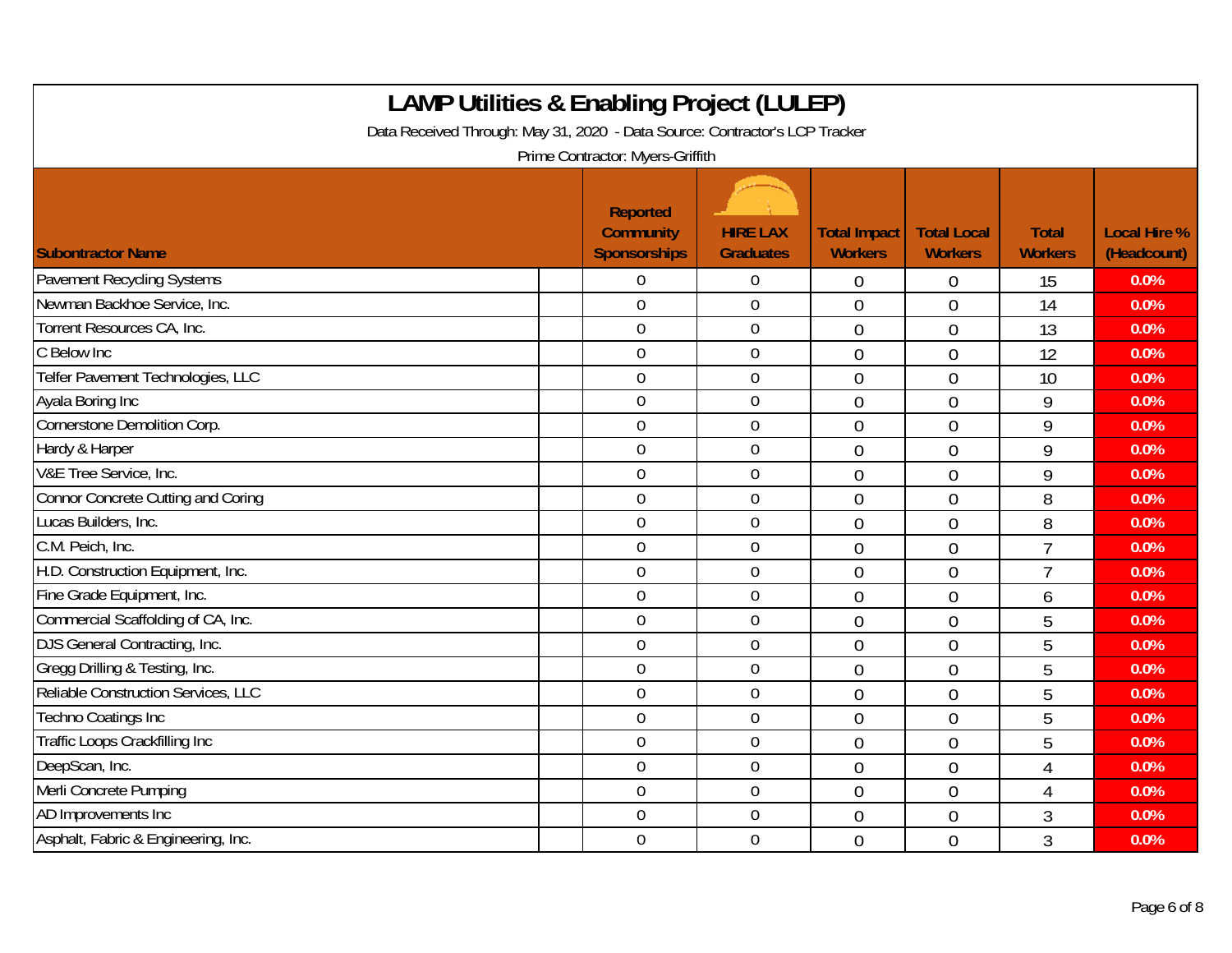| <b>LAMP Utilities &amp; Enabling Project (LULEP)</b><br>Data Received Through: May 31, 2020 - Data Source: Contractor's LCP Tracker<br>Prime Contractor: Myers-Griffith |            |                                                            |                                     |                                       |                                      |                                |                                    |  |  |
|-------------------------------------------------------------------------------------------------------------------------------------------------------------------------|------------|------------------------------------------------------------|-------------------------------------|---------------------------------------|--------------------------------------|--------------------------------|------------------------------------|--|--|
| <b>Subontractor Name</b>                                                                                                                                                |            | <b>Reported</b><br><b>Community</b><br><b>Sponsorships</b> | <b>HIRE LAX</b><br><b>Graduates</b> | <b>Total Impact</b><br><b>Workers</b> | <b>Total Local</b><br><b>Workers</b> | <b>Total</b><br><b>Workers</b> | <b>Local Hire %</b><br>(Headcount) |  |  |
| Bragg Crane Service (sub to Comet Electric)                                                                                                                             |            | 0                                                          | $\overline{0}$                      | $\theta$                              | $\theta$                             | 3                              | 0.0%                               |  |  |
| Cell-Crete Corporation                                                                                                                                                  |            | $\overline{0}$                                             | $\overline{0}$                      | $\overline{0}$                        | $\overline{0}$                       | 3                              | 0.0%                               |  |  |
| CGO Construction Company, Inc.                                                                                                                                          |            | $\mathbf 0$                                                | $\mathbf 0$                         | $\overline{0}$                        | $\overline{0}$                       | 3                              | 0.0%                               |  |  |
| <b>Ground Penetrating Radar</b>                                                                                                                                         |            | $\overline{0}$                                             | $\mathbf 0$                         | $\overline{0}$                        | $\theta$                             | 3                              | 0.0%                               |  |  |
| Pipe Tec Inc                                                                                                                                                            |            | $\mathbf 0$                                                | $\mathbf 0$                         | $\overline{0}$                        | $\overline{0}$                       | $\overline{3}$                 | 0.0%                               |  |  |
| Pre-Con                                                                                                                                                                 |            | $\overline{0}$                                             | $\mathbf 0$                         | $\overline{0}$                        | $\theta$                             | 3                              | 0.0%                               |  |  |
| Pre-Con Installers                                                                                                                                                      |            | $\mathbf 0$                                                | $\mathbf 0$                         | $\overline{0}$                        | $\overline{0}$                       | 3                              | 0.0%                               |  |  |
| Ramsey Oil Co Inc                                                                                                                                                       |            | $\mathbf 0$                                                | $\mathbf 0$                         | $\overline{0}$                        | $\overline{0}$                       | 3                              | 0.0%                               |  |  |
| Savala Equipment Company                                                                                                                                                |            | $\mathbf 0$                                                | $\mathbf 0$                         | $\overline{0}$                        | $\overline{0}$                       | 3                              | 0.0%                               |  |  |
| <b>Barneys Hole Digging Service</b>                                                                                                                                     |            | $\theta$                                                   | $\overline{0}$                      | $\overline{0}$                        | $\overline{0}$                       | $\overline{2}$                 | 0.0%                               |  |  |
| Burros Backhoe Service, LLC                                                                                                                                             |            | $\mathbf 0$                                                | $\mathbf 0$                         | $\overline{0}$                        | $\overline{0}$                       | $\overline{2}$                 | 0.0%                               |  |  |
| Dayton Certified Welding, Inc.                                                                                                                                          |            | $\overline{0}$                                             | $\mathbf 0$                         | $\overline{0}$                        | $\overline{0}$                       | $\overline{2}$                 | 0.0%                               |  |  |
| Discovery Hydrovac                                                                                                                                                      |            | $\overline{0}$                                             | $\overline{0}$                      | $\overline{0}$                        | $\overline{0}$                       | $\overline{2}$                 | 0.0%                               |  |  |
| <b>Fastrack Rentals Inc.</b>                                                                                                                                            |            | $\mathbf 0$                                                | $\mathbf 0$                         | $\overline{0}$                        | $\overline{0}$                       | $\overline{2}$                 | 0.0%                               |  |  |
| <b>Johnson's Tree Service</b>                                                                                                                                           |            | $\overline{0}$                                             | $\boldsymbol{0}$                    | $\overline{0}$                        | $\overline{0}$                       | $\overline{2}$                 | 0.0%                               |  |  |
| Whitecore Concrete Cutting & Demolition, Inc.                                                                                                                           |            | $\theta$                                                   | $\overline{0}$                      | $\overline{0}$                        | $\overline{0}$                       | $\overline{2}$                 | 0.0%                               |  |  |
| Anglemyer Crane Rental                                                                                                                                                  |            | $\mathbf 0$                                                | $\mathbf 0$                         | $\overline{0}$                        | $\overline{0}$                       | $\overline{1}$                 | 0.0%                               |  |  |
| Calmex Engineering, Inc.                                                                                                                                                |            | $\overline{0}$                                             | $\mathbf 0$                         | $\overline{0}$                        | $\overline{0}$                       | 1                              | 0.0%                               |  |  |
| <b>Hydraulic Cranes LLC</b>                                                                                                                                             |            | $\overline{0}$                                             | $\overline{0}$                      | $\overline{0}$                        | $\theta$                             |                                | 0.0%                               |  |  |
| Jim Painter Controls, Inc.                                                                                                                                              |            | $\mathbf 0$                                                | $\mathbf 0$                         | $\overline{0}$                        | $\overline{0}$                       | -1                             | 0.0%                               |  |  |
| Northwest Excavating Inc                                                                                                                                                | <b>NEW</b> | $\overline{0}$                                             | $\mathbf 0$                         | $\overline{0}$                        | $\theta$                             |                                | 0.0%                               |  |  |
| Site Solution Services, Inc.                                                                                                                                            |            | $\mathbf 0$                                                | $\boldsymbol{0}$                    | $\overline{0}$                        | $\mathbf 0$                          |                                | 0.0%                               |  |  |
| <b>Skaggs Concrete Cutting Inc</b>                                                                                                                                      |            | $\overline{0}$                                             | $\mathbf 0$                         | $\overline{0}$                        | $\overline{0}$                       | $\overline{\phantom{a}}$       | 0.0%                               |  |  |
|                                                                                                                                                                         |            | 5                                                          | 3                                   | 172                                   | 874                                  | 3187                           | 27.4%                              |  |  |